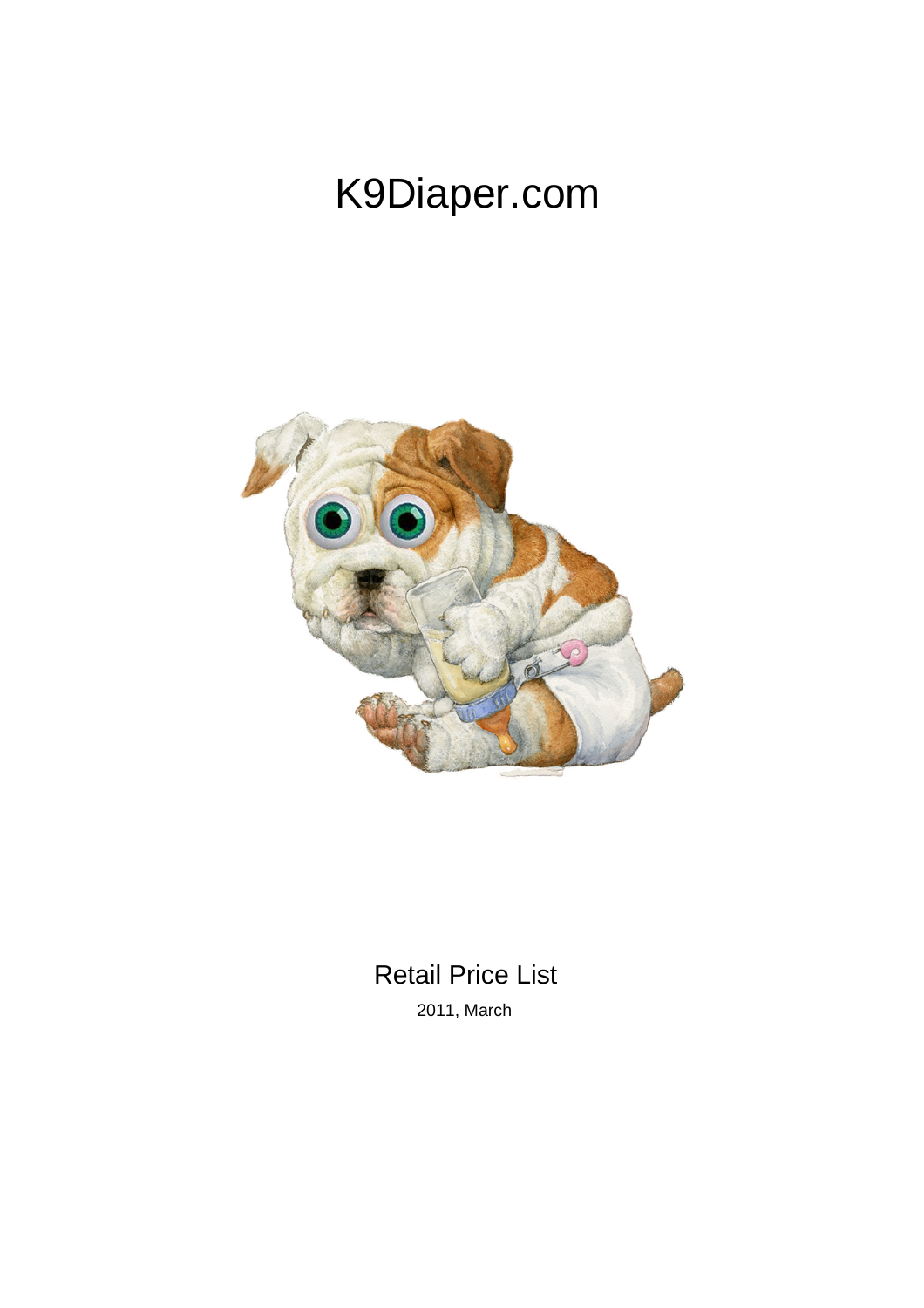### **Diaper for Dogs**

We offer a wide range Diaper for dog male or female. They are available in several colors, pattern and size. Moreover it is appropriate for all breeds of dogs. Our female dog diaper works great for both male and female cats.

 They are perfect for female dogs who are in heat. It will protect your furniture and floor against mess. If your female dog is in heat, it is not advisable and even dangerous to fertilize its to first menstruation. The Diaper will help you..

Alternatively, the Diaper can be used for your puppy entainer cleanliness.

 Some old dog or bitch may suffer incontinance. This phenomenon is due to some relaxation of the muscle veillesse. With a Diaper you will be immune.

Available in different designs and sizes. It makes a great gift for dog owners.

### **Sizing Chart**

| x Small     | Up to 9 inches (23cm)      | <b>HOW TO MEASURE:</b>                             |
|-------------|----------------------------|----------------------------------------------------|
| $x$ Small + | 9 - 13 inches (23 - 33 cm) |                                                    |
| Small       | 13-15 inches (33 - 38 cm)  | Use the measuremen<br>need. If your measure        |
| $Small +$   | 15-17 inches (38-43 cm)    | select the larger size!                            |
| Medium      | 17-21 inches (43- 53 cm)   | slightly (1/4"). Remem                             |
| Medium $+$  | 21-24 inches (53-61 cm)    | to the nature of our pro<br>measure twice, order o |
| Large       | 24-26 inches (61-66 cm)    |                                                    |
| Large $+$   | 26-28 inches (66-71 cm)    |                                                    |

xLarge 28-34 inches (71- 86 cm)

measurement (in inches) to determine which size you our measurement falls between two sizes please larger size! (NOTE: Please adjust measurement /4"). Remember, we are unable to accept returns due ure of our product and the sanitation involved so twice, order once!



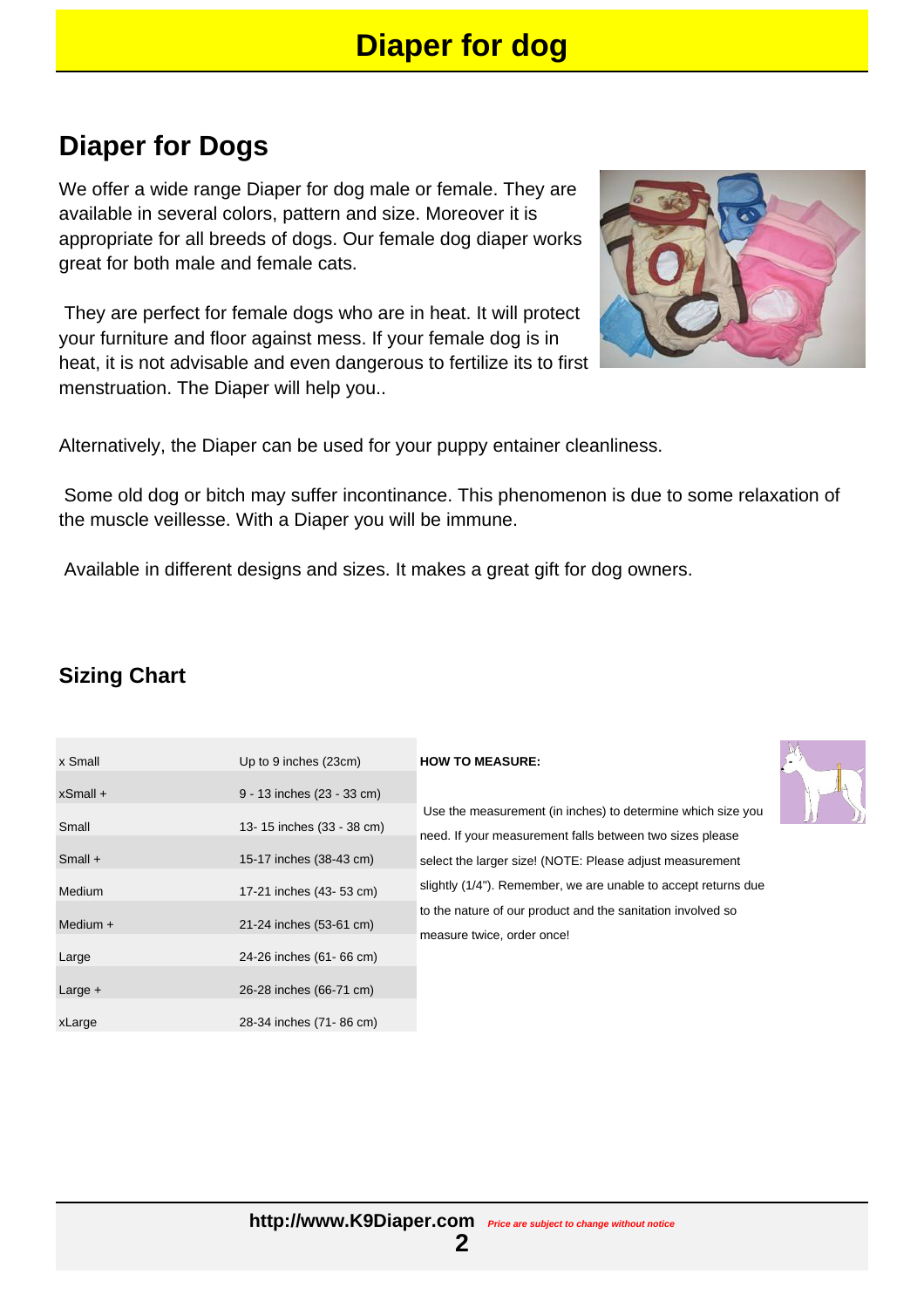### **Diaper for dog**

#### **Diaper blue**

#### **Diaper print dogs**



Z34 23.95\$ - 31.95\$

| <b>Model</b> | <b>Description</b>          | Price   |
|--------------|-----------------------------|---------|
| Z34-M450     | Up to 9 inches (23cm)       | 23.95\$ |
| Z34-M451     | 9 - 13 inches (23 - 33 cm)  | 23.95\$ |
| Z34-M452     | 13 - 15 inches (33 - 38 cm) | 25.95\$ |
| Z34-M456     | 15 - 17 inches (38 - 43 cm) | 25.95\$ |
| Z34-M457     | 17 - 21 inches (43 - 53 cm) | 27.95\$ |
| Z34-M462     | 21 - 24 inches (53 - 61 cm) | 27.95\$ |
| Z34-M468     | 24 - 26 inches (61 - 66 cm) | 29.95\$ |
| Z34-M473     | 26 - 28 inches (66 - 71 cm) | 29.95\$ |
| Z34-M479     | 28 - 34 inches (71 - 86 cm) | 31.95\$ |

| Model    | Price                       |         |  |
|----------|-----------------------------|---------|--|
| Z35-M345 | Up to 9 inches (23cm)       | 23.95\$ |  |
| Z35-M346 | 9 - 13 inches (23 - 33 cm)  | 23.95\$ |  |
| Z35-M347 | 13 - 15 inches (33 - 38 cm) | 25.95\$ |  |
| Z35-M348 | 15 - 17 inches (38 - 43 cm) | 25.95\$ |  |
| Z35-M349 | 17 - 21 inches (43 - 53 cm) | 27.95\$ |  |
| Z35-M350 | 21 - 24 inches (53 - 61 cm) | 27.95\$ |  |
| Z35-M351 | 24 - 26 inches (61 - 66 cm) | 29.95\$ |  |
| Z35-M352 | 26 - 28 inches (66 - 71 cm) | 29.95\$ |  |
| Z35-M353 | 28 - 34 inches (71 - 86 cm) | 31.95\$ |  |

#### **Diaper pink**



### Z41 23.95\$ - 31.95\$



**Diaper green**

Z78 23.95\$ - 31.95\$

Z35

23.95\$ - 31.95\$

| Model    | <b>Description</b>          | Price   |  |
|----------|-----------------------------|---------|--|
| Z41-M480 | Up to 9 inches (23cm)       | 23.95\$ |  |
| Z41-M481 | 9 - 13 inches (23 - 33 cm)  | 23.95\$ |  |
| Z41-M485 | 13 - 15 inches (33 - 38 cm) | 25.95\$ |  |
| Z41-M486 | 15 - 17 inches (38 - 43 cm) | 25.95\$ |  |
| Z41-M487 | 17 - 21 inches (43 - 53 cm) | 27.95\$ |  |
| Z41-M490 | 21 - 24 inches (53 - 61 cm) | 27.95\$ |  |
| Z41-M491 | 24 - 26 inches (61 - 66 cm) | 29.95\$ |  |
| Z41-M492 | 26 - 28 inches (66 - 71 cm) | 29.95\$ |  |
| Z41-M493 | 28 - 34 inches (71 - 86 cm) | 31.95\$ |  |

| Model    | <b>Description</b>          | Price   |
|----------|-----------------------------|---------|
| Z78-M494 | Up to 9 inches (23cm)       | 23.95\$ |
| Z78-M504 | 9 - 13 inches (23 - 33 cm)  | 23.95\$ |
| Z78-M505 | 13 - 15 inches (33 - 38 cm) | 25.95\$ |
| Z78-M506 | 15 - 17 inches (38 - 43 cm) | 25.95\$ |
| Z78-M509 | 17 - 21 inches (43 - 53 cm) | 27.95\$ |
| Z78-M510 | 21 - 24 inches (53 - 61 cm) | 27.95\$ |
| Z78-M511 | 24 - 26 inches (61 - 66 cm) | 29.95\$ |
| Z78-M512 | 26 - 28 inches (66 - 71 cm) | 29.95\$ |
| Z78-M515 | 28 - 34 inches (71 - 86 cm) | 31.95\$ |

#### **Diaper brown**



### Z426 23.95\$ - 31.95\$



**Diaper Plaid with dogs**

### Z427 23.95\$ - 31.95\$

| <b>Model</b> | <b>Description</b>          | Price   |
|--------------|-----------------------------|---------|
| Z426-M725    | Up to 9 inches (23cm)       | 23.95\$ |
| Z426-M726    | 9 - 13 inches (23 - 33 cm)  | 23.95\$ |
| Z426-M727    | 13 - 15 inches (33 - 38 cm) | 25.95\$ |
| Z426-M728    | 15 - 17 inches (38 - 43 cm) | 25.95\$ |
| Z426-M729    | 17 - 21 inches (43 - 53 cm) | 27.95\$ |
| Z426-M730    | 21 - 24 inches (53 - 61 cm) | 27.95\$ |
| Z426-M731    | 24 - 26 inches (61 - 66 cm) | 29.95\$ |
| Z426-M732    | 26 - 28 inches (66 - 71 cm) | 29.95\$ |
| Z426-M733    | 28 - 34 inches (71 - 86 cm) | 31.95\$ |



**3**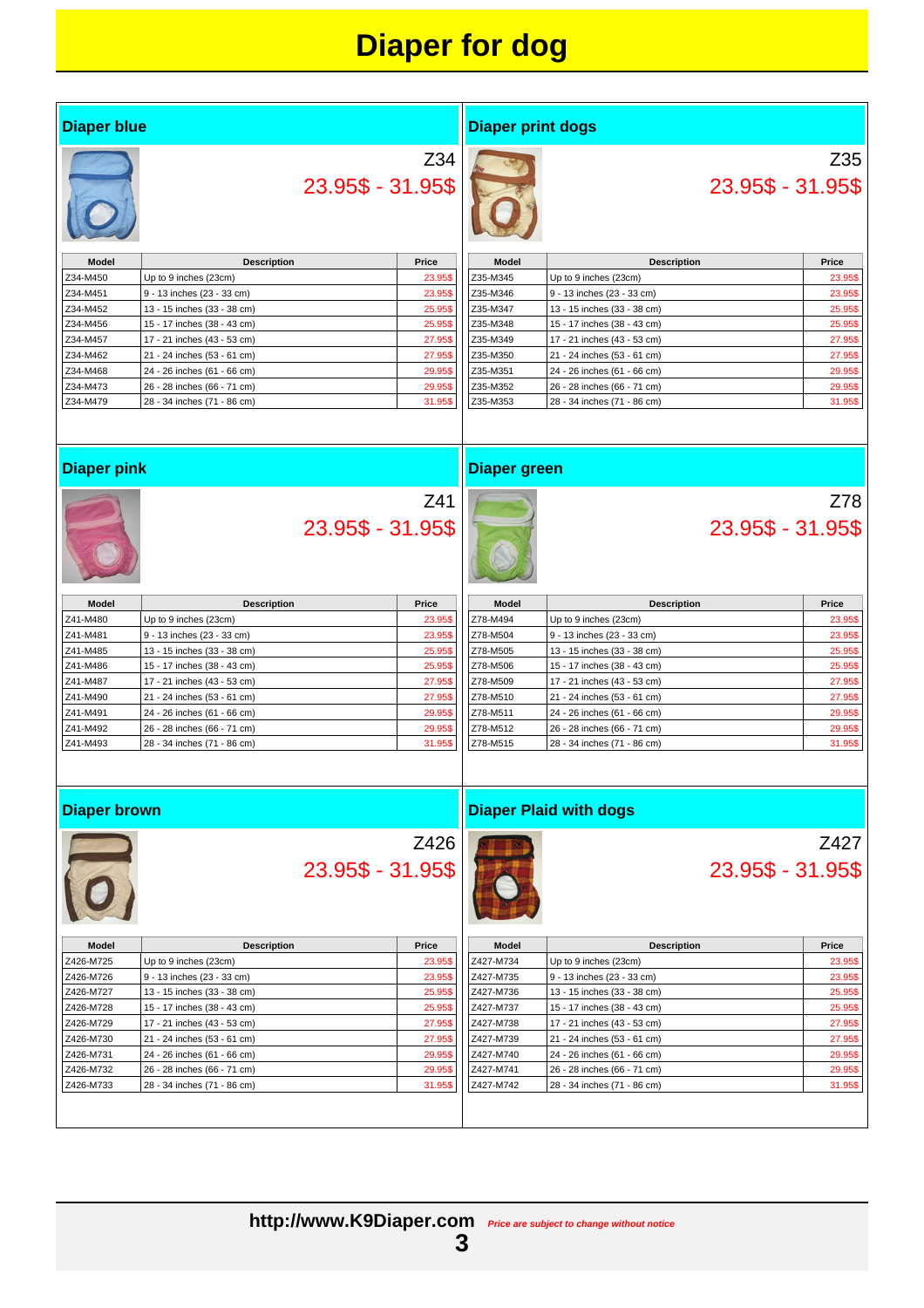### **Belly Bands for dog**

Belly bands are designed to wrap around a male dog's body and cover his penis. It is a physical barrier between his urine and your furniture. A belly band is in fact a dog diaper. Belly bands are not meant to worn constantly, but rather as an aid when you want to allow your dog inside the house without the headache of keeping a constant eye on him making sure he doesn't pee on your furniture. You should remove the belly band when your dog has to relieve himself outside.



If your dog urinates by exitation, this Belly Band is a very good means to protect your good. An advises, never to scold your dog by the fact that it urinates by exitation. Would not improve you your situation.

 For a really Super Absorbent Belly Band we suggest using our disposable SureCare Pads they will hold a lot of urine before they have to be thrown away.

 Our belly bands are machine washable, but remember to close the velcro before placing in the washer. We also recommend that you stretch the wet belly band, close the velcro and toss the belly band into the dryer.

Available in different designs and sizes. It makes a great gift for dog owners.

### **Sizing Chart**

| x Small  | Up to 13 inches (33cm)    |
|----------|---------------------------|
| Small    | 13-17 inches (33-43 cm)   |
| Medium   | 17-21 inches (43 - 53 cm) |
| Large    | 21-25 inches (53-63 cm)   |
| x Large  | 25-29 inches (63-74 cm)   |
| xx Large | 29-33 inches (74-84 cm)   |
|          |                           |

#### **HOW TO MEASURE:**



 Use the measurement (in inches) to determine which size you need. If your measurement falls between two sizes please select the larger size! (NOTE: Please adjust measurement slightly (1/4"). Remember, we are unable to accept returns due to the nature of our product and the sanitation involved so measure twice, order once!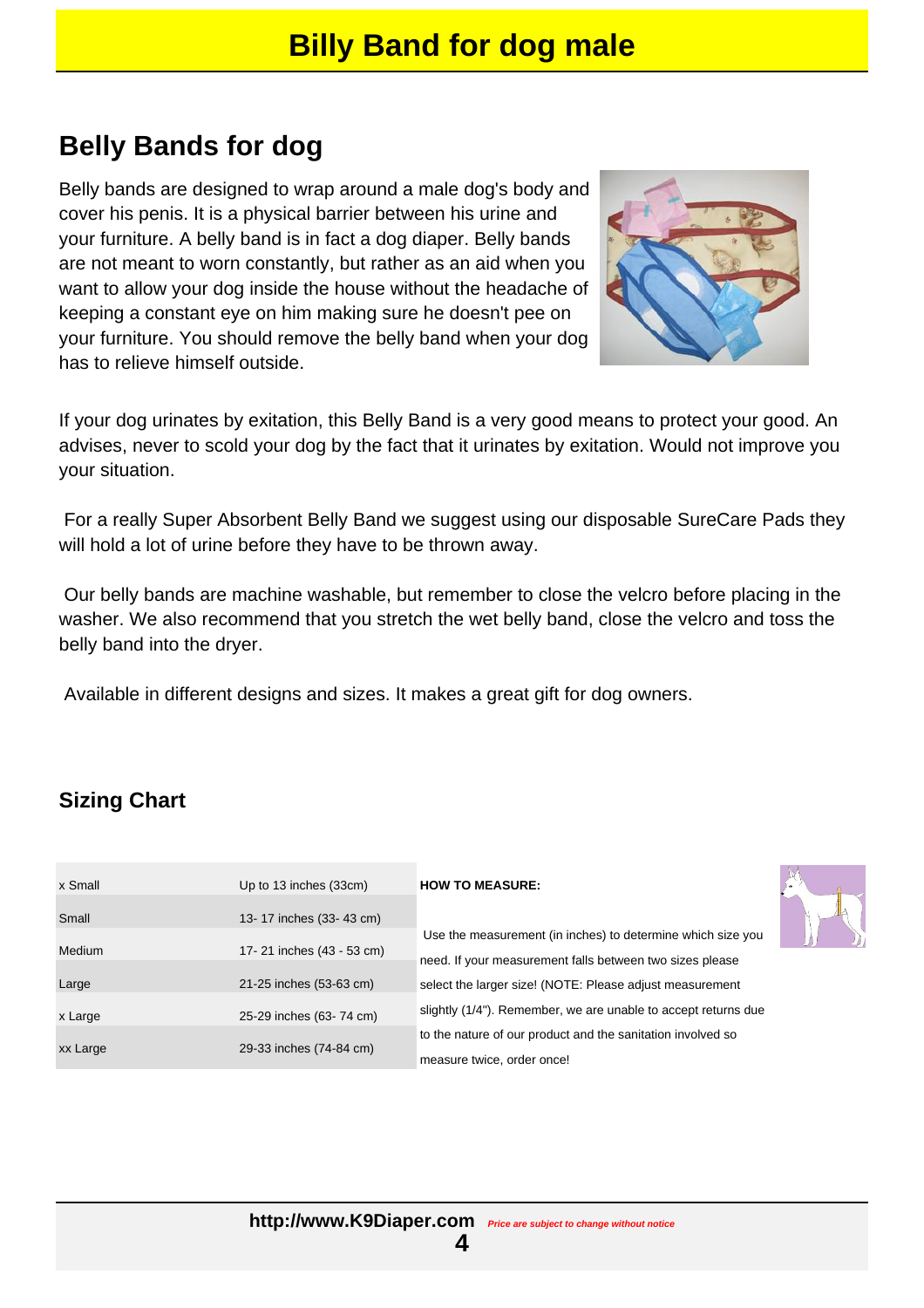### **Billy Band for dog male**

| <b>Belly Band Brown</b> |                                                            |                   |                    | <b>Belly Band Blue</b> |                                                            |                   |                    |
|-------------------------|------------------------------------------------------------|-------------------|--------------------|------------------------|------------------------------------------------------------|-------------------|--------------------|
|                         |                                                            |                   | Z <sub>59</sub>    |                        |                                                            |                   | Z64                |
|                         |                                                            |                   |                    |                        |                                                            |                   |                    |
|                         |                                                            | 16.95\$ - 23.95\$ |                    |                        |                                                            | 16.95\$ - 23.95\$ |                    |
|                         |                                                            |                   |                    |                        |                                                            |                   |                    |
|                         |                                                            |                   |                    |                        |                                                            |                   |                    |
|                         |                                                            |                   |                    |                        |                                                            |                   |                    |
|                         |                                                            |                   |                    |                        |                                                            |                   |                    |
|                         |                                                            |                   |                    |                        |                                                            |                   |                    |
|                         |                                                            |                   |                    |                        |                                                            |                   |                    |
|                         |                                                            |                   |                    |                        |                                                            |                   |                    |
| Model                   | <b>Description</b>                                         |                   | Price              | Model                  | <b>Description</b>                                         |                   | Price              |
| Z59-M342<br>Z59-M354    | up to 13 inches (33 cm)<br>13 - 17 inches (33 - 43 cm)     |                   | 16.95\$<br>16.95\$ | Z64-M369               | Up to 13 inches (33cm)                                     |                   | 16.95\$            |
| Z59-M355                | 17 - 21 inches (43 - 53 cm)                                |                   | 18.95\$            | Z64-M370               | 13 - 17 inches (33 - 43 cm)                                |                   | 16.95\$            |
| Z59-M356                | 21 - 25 inches (53 - 63 cm)                                |                   | 21.95\$            | Z64-M371               | 17 - 21 inches (43 - 53 cm)                                |                   | 18.95\$            |
| Z59-M358                | 25 - 29 inches (63 - 74 cm)                                |                   | 21.95\$            | Z64-M372<br>Z64-M375   | 21 - 25 inches (53 - 63 cm)                                |                   | 21.95\$            |
| Z59-M360                | 29 - 33 inches (74 - 84 cm)                                |                   | 23.95\$            | Z64-M376               | 25 - 29 inches (63 - 74 cm)<br>29 - 33 inches (74 - 84 cm) |                   | 21.95\$<br>23.95\$ |
|                         |                                                            |                   |                    |                        |                                                            |                   |                    |
|                         |                                                            |                   |                    |                        |                                                            |                   |                    |
|                         |                                                            |                   |                    |                        |                                                            |                   |                    |
| <b>Belly Band Black</b> |                                                            |                   |                    |                        | <b>Belly Band print dogs</b>                               |                   |                    |
|                         |                                                            |                   | Z73                |                        |                                                            |                   | Z74                |
|                         |                                                            |                   |                    |                        |                                                            |                   |                    |
|                         |                                                            | 16.95\$ - 23.95\$ |                    |                        |                                                            | 16.95\$ - 23.95\$ |                    |
|                         |                                                            |                   |                    |                        |                                                            |                   |                    |
|                         |                                                            |                   |                    |                        |                                                            |                   |                    |
|                         |                                                            |                   |                    |                        |                                                            |                   |                    |
|                         |                                                            |                   |                    |                        |                                                            |                   |                    |
|                         |                                                            |                   |                    |                        |                                                            |                   |                    |
|                         |                                                            |                   |                    |                        |                                                            |                   |                    |
|                         |                                                            |                   |                    |                        |                                                            |                   |                    |
| Model                   | <b>Description</b>                                         |                   | Price              | Model                  | <b>Description</b>                                         |                   | Price              |
| Z73-M421                | up to 13 inches (33 cm)                                    |                   | 16.95\$            | Z74-M427<br>Z74-M428   | up to 13 inches (33 cm)                                    |                   | 16.95\$            |
| Z73-M422                | 13 - 17 inches (33 - 43 cm)                                |                   | 16.95\$            | Z74-M431               | 13 - 17 inches (33 - 43 cm)<br>17 - 21 inches (43 - 53 cm) |                   | 16.95\$<br>18.95\$ |
| Z73-M423                | 17 - 21 inches (43 - 53 cm)                                |                   | 18.95\$            | Z74-M432               | 21 - 25 inches (53 - 63 cm)                                |                   | 21.95\$            |
| Z73-M424                | 21 - 25 inches (53 - 63 cm)                                |                   | 21.95\$            | Z74-M433               | 25 - 29 inches (63 - 74 cm)                                |                   | 21.95\$            |
| Z73-M425<br>Z73-M426    | 25 - 29 inches (63 - 74 cm)                                |                   | 21.95\$            | Z74-M434               | 29 - 33 inches (74 - 84 cm)                                |                   | 23.95\$            |
|                         | 29 - 33 inches (74 - 84 cm)                                |                   | 23.95\$            |                        |                                                            |                   |                    |
|                         |                                                            |                   |                    |                        |                                                            |                   |                    |
|                         |                                                            |                   |                    |                        |                                                            |                   |                    |
|                         |                                                            |                   |                    |                        |                                                            |                   |                    |
| <b>Belly Band Green</b> |                                                            |                   |                    |                        | <b>Ultra Thins Panty Liners</b>                            |                   |                    |
|                         |                                                            |                   |                    |                        |                                                            |                   |                    |
|                         |                                                            |                   | Z75                |                        |                                                            |                   | Z72                |
|                         |                                                            | 16.95\$ - 23.95\$ |                    |                        |                                                            |                   | \$3.99             |
|                         |                                                            |                   |                    |                        |                                                            |                   |                    |
|                         |                                                            |                   |                    |                        |                                                            |                   |                    |
|                         |                                                            |                   |                    |                        |                                                            |                   |                    |
|                         |                                                            |                   |                    |                        |                                                            |                   |                    |
|                         |                                                            |                   |                    |                        |                                                            |                   |                    |
|                         |                                                            |                   |                    |                        |                                                            |                   |                    |
|                         |                                                            |                   |                    |                        |                                                            |                   |                    |
| <b>Model</b>            | <b>Description</b>                                         |                   | Price              |                        |                                                            |                   |                    |
| Z75-M436                | Up to 13 inches (33cm)                                     |                   | 16.95\$            |                        |                                                            |                   |                    |
| Z75-M437                | 13 - 17 inches (33 - 43 cm)                                |                   | 16.95\$            |                        |                                                            |                   |                    |
| Z75-M438                | 17 - 21 inches (43 - 53 cm)                                |                   | 18.95\$            |                        |                                                            |                   |                    |
| Z75-M442<br>Z75-M443    | 21 - 25 inches (53 - 63 cm)<br>25 - 29 inches (63 - 74 cm) |                   | 21.95\$<br>21.95\$ |                        |                                                            |                   |                    |
| Z75-M444                | 29 - 33 inches (74 - 84 cm)                                |                   | 23.95\$            |                        |                                                            |                   |                    |
|                         |                                                            |                   |                    |                        |                                                            |                   |                    |
|                         |                                                            |                   |                    |                        |                                                            |                   |                    |
|                         |                                                            |                   |                    |                        |                                                            |                   |                    |
|                         |                                                            |                   |                    |                        |                                                            |                   |                    |

**5**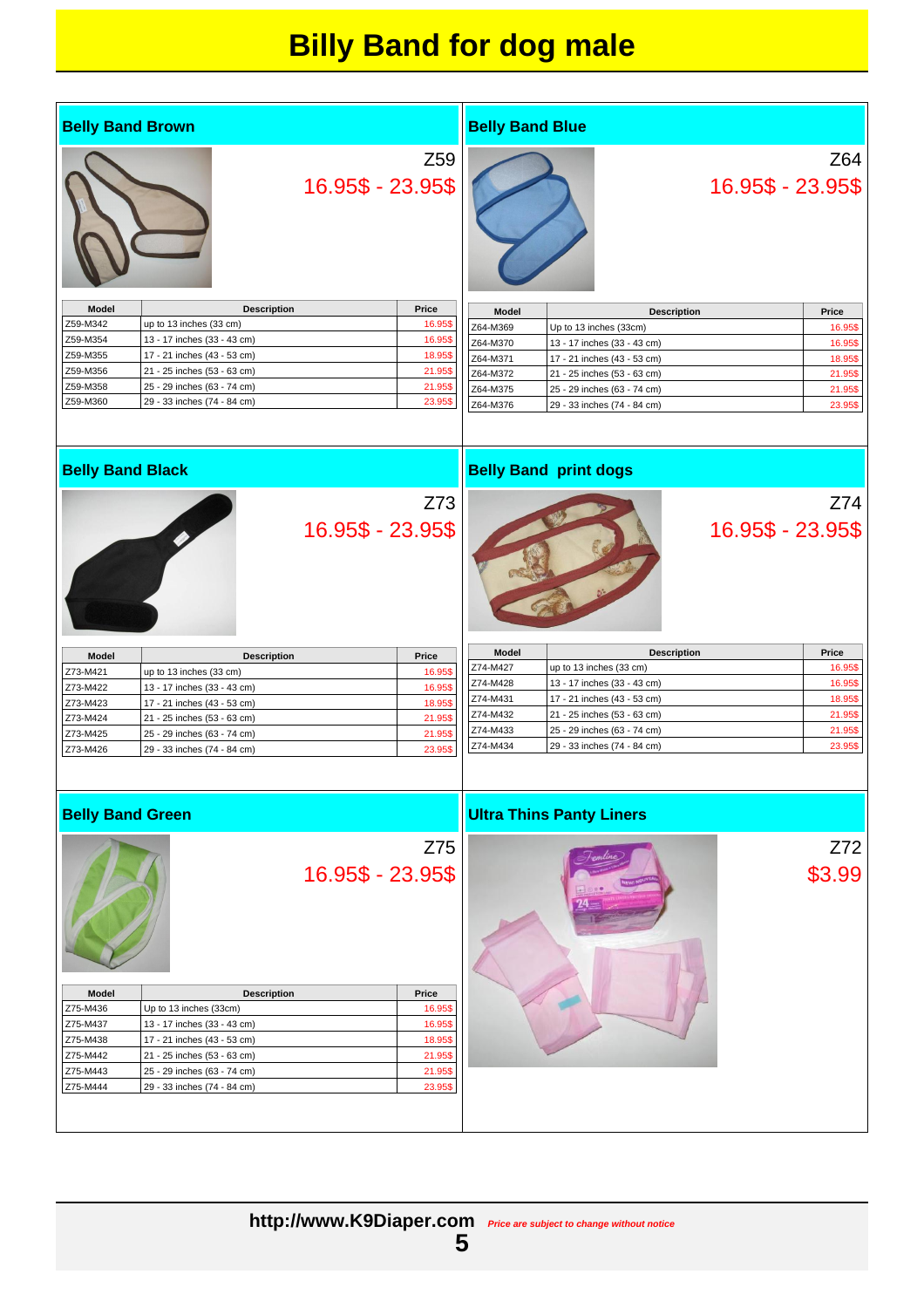### **Service**

### **Customers Service**

#### **Security of Your Transactions and privacy of your personal information**

 K9Diaper have policies and procedures in place to ensure that information you share with us is handled in a safe, secure and responsible manner. We use encryption and other types of technology to protect and safeguard your personal information and transactions. This means that your credit card information goes through the internet using a code, and we are the only ones to possess the key to translate this code. None of your personal information will be divulgate to a third party.

#### **Prices:**

 Prices, inventory and availability of all products are subject to change without notice. We reserve the right to limit or turn down sales.

#### **Damaged goods:**

 Please inspect your package carefully upon receipt. Damaged deliveries should be refused and left with the carrier because damages occurring during the transit are the responsibility of the company making the delivery. If the condition of the package is questionable, ensure that the delivery person takes note of it before you sigh the receipt voucher. If you do not do this, establishing claims could be made very difficult or even impossible. Please, notify us immediately if you receive a damaged package.

#### **Defective products:**

 Products must be inspected and tested upon receipt. If a product is found to be defective upon delivery or within the return period, it can be returned to our offices for replacement or a refund. After the return period, the product becomes the responsibility of the manufacturer according to the terms of the warranty. Keep your original bill as proof of purchase.

#### **How to Return Merchandise to K9Diaper:**

 The return period is 30 days following shipping date. If you are unable to return the items within this timeframe, contact K9Diaper for an approved extension. Articles returned for a credit must not be open and must be in a suitable state for resale, with all components intact. It is the responsibility of the customer to ensure the article is well and securely packed so as to avoid damage during shipping. Postage and shipping costs for returns are the responsibility of the customer. **All delivery, shipping and handling charges (unless an error has occurred in the shipping of your order) are non-refundable.**

 All product returns must have a Return Merchandise Authorization (RMA) number prior to shipping back to K9Diaper store. Merchandise must be in original condition with all tags intact and must be able to be resold.( i.e. NOT WORN or WASHED ).

 Customer agrees that all returned products will be 100% complete, in re-saleable condition, and will include the original packaging material, manuals, blank warranty cards, and other accessories provided by the manufacturer. If returned merchandise is found to be worn, credit nor exchange will not be issued and the customer will have to make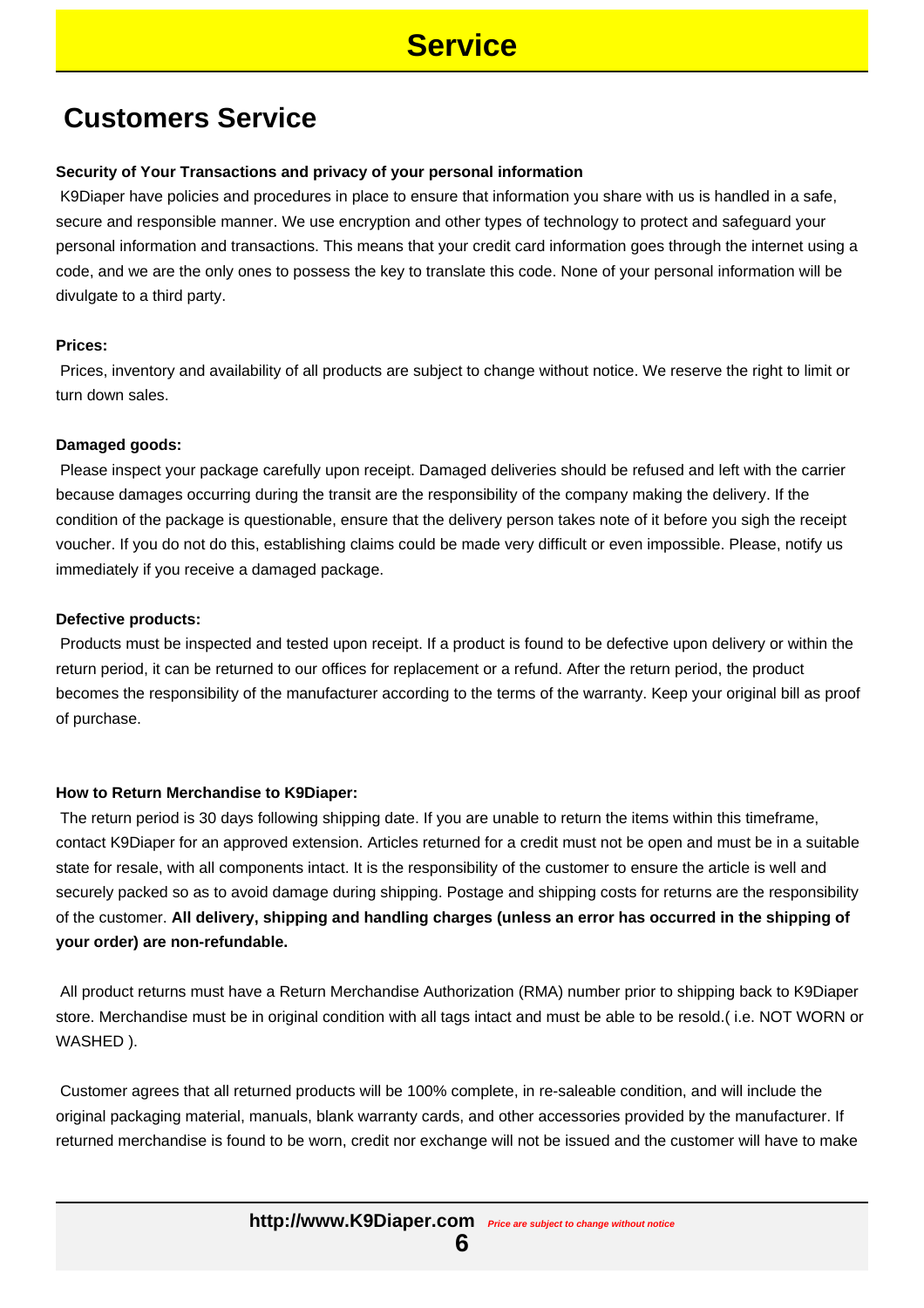### **Service**

arrangements to have the merchandise returned to them. We will exchange and reship your order for free once to all Canadian locations except Nunavut, Northwest Territories and Yukon.

 Follow these simple steps to return merchandise… Failure to follow to these steps will cause delays or prevent us from issuing a refund.

- 1. Contact K9Diaper by email to receive authorization to return merchandise. Be sure to include the invoice number with your request. On reception, our sales associates will provide you with a Return Merchandise Authorization (RMA) number and a link to Product Return Form.
- 2. Fill out (Reason for Return and quantity) and submit the Product Return Form online.
- 3. Pack your merchandise securely with proper packaging materials and shipping container to prevent any damage during shipment. Write the Return Merchandise Authorization (RMA) number on your invoice. Include a this copy of your sales invoice inside the package.K9excel will perform a visual inspection of the package before acceptance to ensure there was no visible damage during transit which could affect the product being returned

 If you meet the above criteria according to our policies,K9Diaper will issue a refund (less anyshipping and handling fees, etc.) within 5 business days after receipt and satisfactory inspection of the returned parts.

 Refund will be credited back to the credit card used for the purchase. You will not be refunded your original shipping fees on a non-defective product. If you are returning a non-defective product, you must pay return shipping fees. Allow 3-5business days for your replacement order to be shipped or a credit to be applied to your account

### **We do not accept COD charges:**

**We will NOT accept C.O.D. packages.** Your shipping cost will be reimbursed should a product be found defective or not as ordered.Customer agrees to bear all shipping and insurance charges and all risk of loss for the return product during shipment. If any component of the returned product is missing, K9Diaper's Return Procedure will be breached andK9Diaper may in its sole and absolute discretion reject the entire return or choose to impose additional charges against the customer for replacement of the missing component(s).Please include a copy of your invoice.

#### **Toys:**

 There is no such thing as an indestructible toy. We cannot, therefore, guarantee their durability. If a toy needs to be returned, please contact our customer services to get authorization from one of our agents. The customer service agent will explain how to proceed to return the toy.

#### **Unavailable products:**

If the goods you have ordered are not available, we will communicate with you.

### **Shipping:**

 We are not responsible for orders delivered late by Canada Post. When an order is considered lost by Canada Post, according to their terms, we will either reimburse or replace the items.